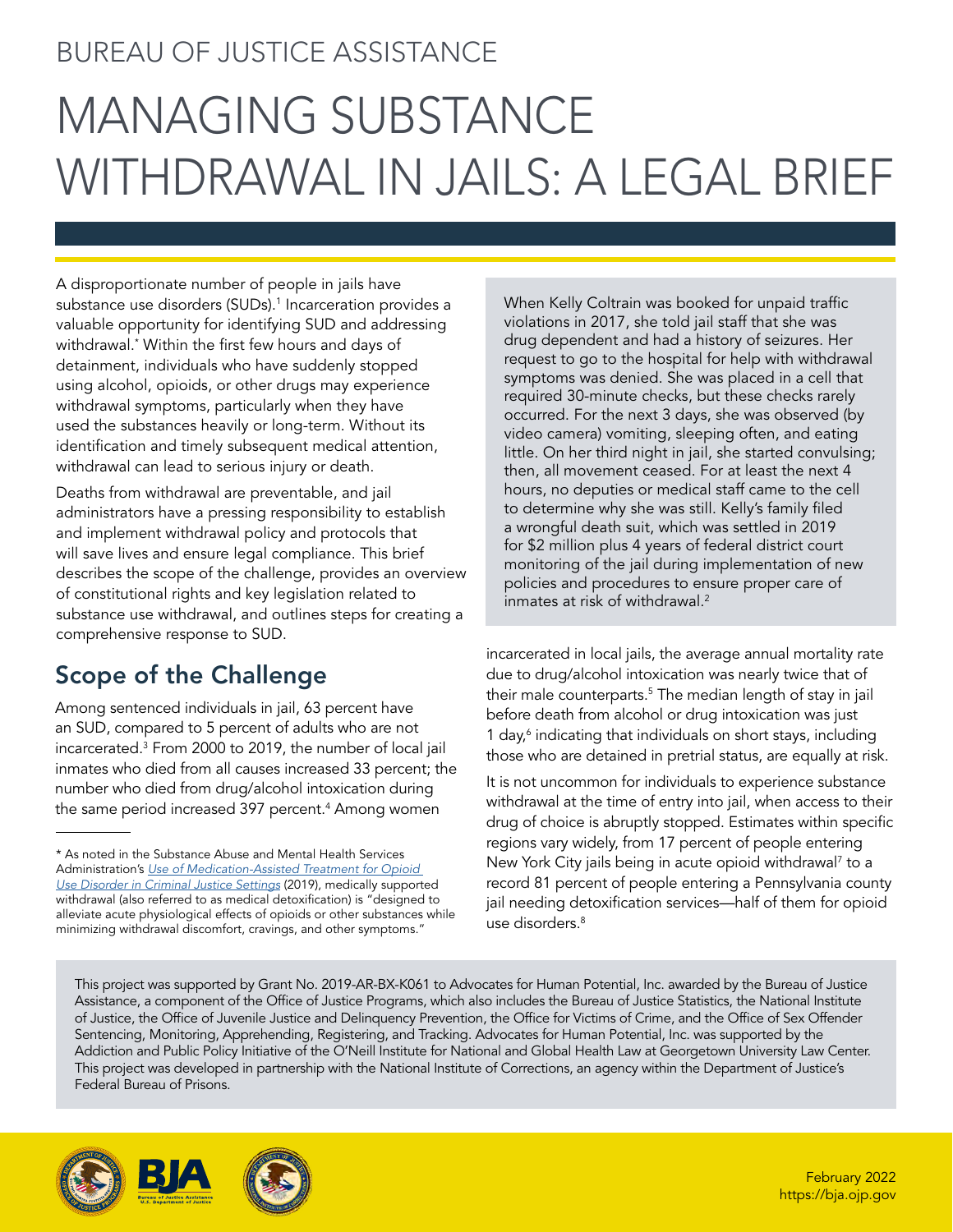Failing to manage withdrawal symptoms can lead to serious health complications, including anxiety, depression, seizures, vomiting, dehydration, hypernatremia (elevated blood sodium level), heart problems, hallucinations, tremors, and death.<sup>9,10,11</sup> Moreover, problematic substance use is a key factor contributing to suicide, and stimulant withdrawal is associated with suicidal ideas or attempts.<sup>12,13</sup> The U.S. Food and Drug Administration (FDA) issued a safety announcement in early 2019 advising on the risk of suicide among individuals addicted to opioid pain medications whose medication is abruptly discontinued.14 From 2000 to 2019, suicide was the leading cause of death among jail inmates.15

Of note, deaths associated with alcohol or drug withdrawal are usually listed as "illness" or "other" in reporting to the Bureau of Justice Statistics' Mortality in Correctional Institutions\* because no category specifies drug or alcohol withdrawal.16 However, a study of deaths in U.S. jails revealed that alcohol was involved in 76 percent of withdrawal-related deaths, confirming longstanding research findings of the lethality of alcohol withdrawal.17 Opioids were the drug most often involved in the other withdrawal deaths studied.<sup>18</sup>

The study also indicated that "physical and mental health comorbidity likely increases the risk of death from opioid withdrawal (e.g., acute cardiac stress or acute suicidal ideation)."19 When compared to the general population, people who are incarcerated have higher rates of the following:

- Chronic health conditions (e.g., hypertension, diabetes, myocardial infarction, asthma, and arthritis).20
- Infectious diseases (e.g., COVID-19, human immunodeficiency virus [HIV], hepatitis, sexually transmitted infection, and tuberculosis).21,22
- Behavioral health conditions (e.g., three times as many people in jail have a serious mental illness as compared to those in the general community).<sup>23</sup>

In addition to the complexities generated by comorbidities,<sup>24</sup> recent trends in drug use and composition make effective withdrawal management even more difficult. More cases of overdose deaths involving co-occurring use of opioids with other depressants (benzodiazepines or alcohol) or with stimulants (methamphetamine or cocaine) are being reported.25,26 There has also been a sharp rise in the use of fentanyl, which is an extremely potent synthetic opioid that is easily mixed with other drugs such as heroin and cocaine. Other synthetic drugs also are associated with

severe withdrawal symptoms. For example, withdrawal from the "club drug" gamma hydroxybutyrate (GHB) is associated with rapid heart rate, hallucinations, elevated blood pressure, and seizures.<sup>27</sup> With little information currently available on rapidly evolving synthetic substances, jail administrators and staff may not recognize the symptoms of withdrawal.28

#### Importance of Withdrawal Management in Jails

Jail administrators, public health officials, and other stakeholders recognize that jails have become the default health care system for individuals with complex behavioral health and chronic medical conditions.<sup>29,30,31</sup> Yet, among sentenced jail inmates with SUD, less than 20 percent participated in any form of drug treatment, and only 1 percent received detoxification services.32

A special report on core competencies and jail leadership states, "Jails are guided by Constitutional mandates and case law, and thus, can be a focus for litigation for liability lawsuits and civil rights claims."33 Jails that do not offer withdrawal-related medical care face the risk of legal liability under both federal and state laws, as well as adverse health outcomes for those in custody.34,35 In *[Access to Medications](https://oneill.law.georgetown.edu/wp-content/uploads/2021/07/National-Snapshot-Access-to-Medications-for-Opioid-Use-Disorder-in-U.S.-Jails-and-Prisons.pdf)  [for Opioid Use Disorder in U.S. Jails and Prisons](https://oneill.law.georgetown.edu/wp-content/uploads/2021/07/National-Snapshot-Access-to-Medications-for-Opioid-Use-Disorder-in-U.S.-Jails-and-Prisons.pdf)*, the O'Neill Institute for National and Global Health Law at Georgetown University Law Center notes lawsuits involving deaths due to improperly managed withdrawal.36

Litigation stemming from inadequate medical care increases costs to local governments and jails through large financial settlements or judgments, attorneys' fees, court-enforced remediation, time, and resource use. In October 2018, a wrongful death lawsuit associated with drug withdrawal was settled for \$4.75 million against a Pennsylvania county for a death in its jail.<sup>37</sup> In December of that same year, a \$10 million judgment was ordered against a major for-profit medical provider for a death in an Oregon county jail.<sup>38</sup>

## Legal Claims and Liability Pertaining to Withdrawal Management

Counties, jail administrators, and jail staff have faced civil lawsuits seeking monetary awards and other relief for failure to provide withdrawal management services. Some civil lawsuits have claimed violations of civil rights granted under the U.S. Constitution and federal laws. Other lawsuits have been based on state tort law, which covers noncriminal harms. Individuals may also face criminal liability under state law for egregious violations.

<sup>\*</sup> Formerly known as Deaths in Custody Reporting Program.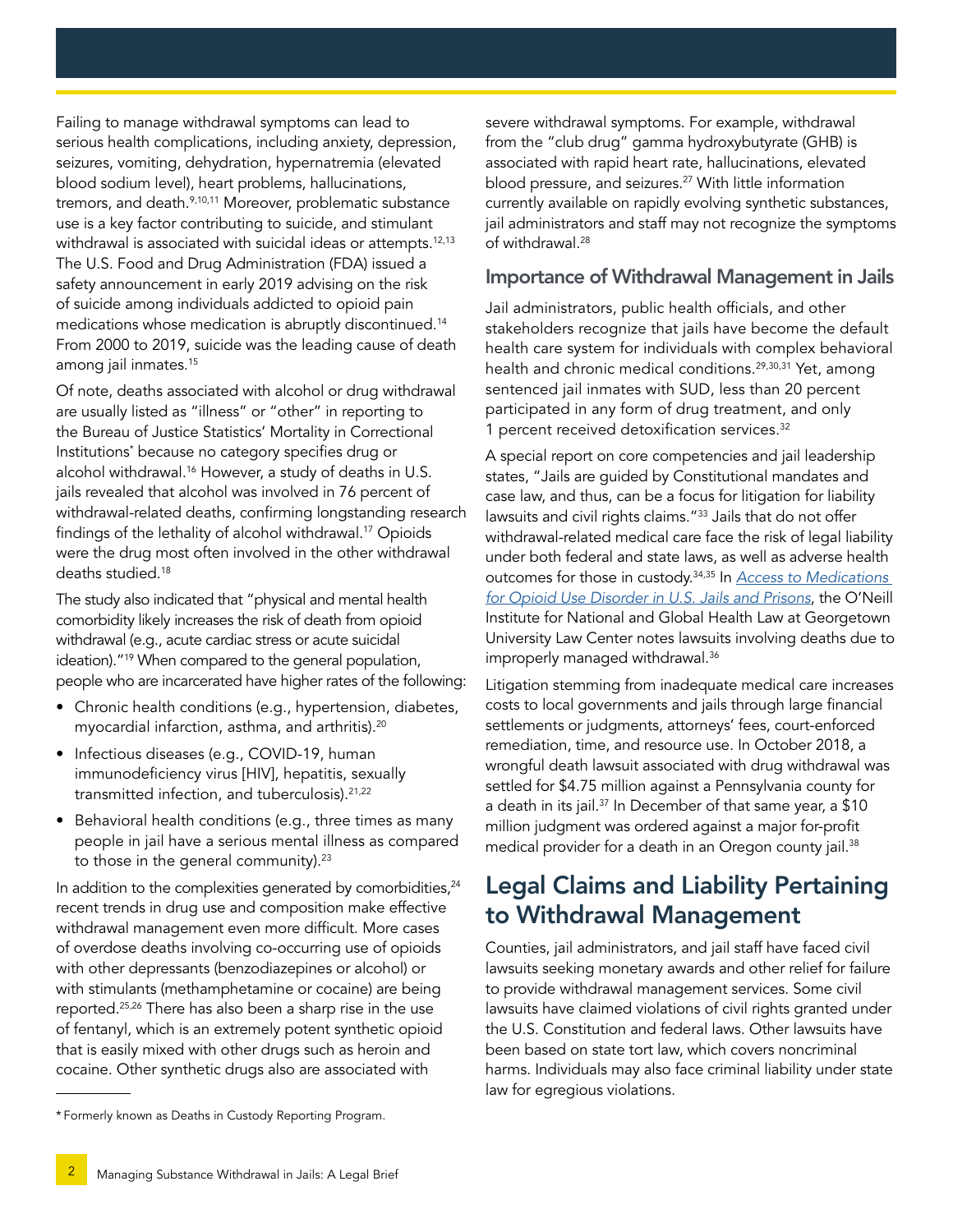#### Federal Civil Rights Claims

Individuals who are incarcerated may file claims in federal court alleging violations of their rights under the U.S. Constitution. The 8th Amendment prohibits "cruel and unusual punishments"39 and is applicable to states through the [Due Process Clause of the Fourteenth Amendment](https://constitutioncenter.org/interactive-constitution/interpretation/amendment-xiv/clauses/701). 40 Equal or greater protections are afforded under the due process clauses of the 14th and 5th Amendments to individuals detained in pretrial status, who comprise large portions of the jail population.<sup>41</sup> Statutes provide for legal actions to enforce these constitutional rights, including the following:

- The Civil Rights Act of 1871 enforces the 14th Amendment through the imposition of civil and criminal liability for violations of constitutionally protected rights. Under [42 U.S.C. § 1983](https://www.law.cornell.edu/uscode/text/42/1983), individuals have the right to sue state and local officials and governments acting under color of state law for civil rights violations.<sup>42</sup>
- The Civil Rights of Institutionalized Persons Act (CRIPA) of 1980 also facilitates enforcement of the 14th Amendment. The [Department of Justice](https://www.justice.gov/crt/rights-persons-confined-jails-and-prisons) may file a federal court action under CRIPA to address a pattern or practice of constitutional rights violations.<sup>43,44</sup>

Another law, the Americans with Disabilities Act (ADA) of 1990, protects people with disabilities from discrimination.\* This protection is specifically extended to individuals with disabilities in jails, detention and correctional facilities, and community correctional facilities.45 Individuals are generally not protected by ADA against discrimination on the basis of illegal drug use, but the law does prohibit denying health and drug rehabilitation services on the basis of illegal drug use.<sup>46</sup>

The legal standard for whether failure to provide adequate medical treatment violates an individual's rights depends on (a) whether the individual is detained in pretrial status or incarcerated after conviction and (b) which federal court of appeals has jurisdiction.

For individuals who have been convicted and are serving a sentence in jail or prison, the standard for constitutional violation was defined by the U.S. Supreme Court in *[Estelle v. Gamble,](https://www.law.cornell.edu/supremecourt/text/429/97)* 429 U.S. 97 (1976). The Court established "deliberate indifference to serious medical need," which incorporates a subjective standard showing

the defendant's state of mind.<sup>47</sup> A county, correctional facility, and staff can face liability under the standard established in *Estelle v. Gamble* if they knew of and consciously disregarded an excessive risk to an incarcerated person's health and safety.<sup>48</sup> The plaintiff must show that the responsible party was readily able to recognize the risk, acknowledged the risk, and failed to take reasonable measures to abate the harm.<sup>49</sup> The governmental body retains liability even if it contracts for and relies on outside medical care services.<sup>50</sup>

For individuals detained in pretrial status, the U.S. Supreme Court has not ruled on whether the "deliberate indifference" standard applies to inadequate medical care claims. Therefore, the 12 U.S. Courts of Appeals (just below the U.S. Supreme Court) must make their own rulings.

Most of the 12 circuits have applied the "deliberate indifference" test to medical claims of individuals detained in pretrial status.<sup>51</sup> However, some courts have found that a 2015 U.S. Supreme Court decision requires a different standard that is easier for plaintiffs to meet. The United States Court of Appeals for the Ninth Circuit, for example, held in *[Gordon v. County of Orange](http://cdn.ca9.uscourts.gov/datastore/opinions/2018/04/30/16-56005.pdf)*, 888 F. 3d 1118 (9th Cir. 2018) that prior case law<sup>52</sup> requires an objective standard for determining whether failure to provide adequate medical treatment violates the due process rights of an individual detained in pretrial status. The *Gordon* case involved an individual who died in pretrial detention while withdrawing from heroin. The Ninth Circuit's objective standard is whether the defendant took reasonable measures to address the risk of serious harm.<sup>53</sup>

In most cases, public officials, such as sheriffs, cannot be held personally liable for their conduct when performing their duties, because they are covered by the doctrine of [qualified immunity](https://www.law.cornell.edu/wex/qualified_immunity). In other words, their employer could be ordered to pay damages, but the public officials would not be ordered to pay those damages from their own funds. However, if they have violated a statutory or constitutional right that was clearly established at the time of the challenged conduct, they may be personally liable for a civil rights violation.54 In such cases, the *Monell* [doctrine](https://www.law.cornell.edu/supremecourt/text/436/658) may shield the county or jail from liability, because a local government entity can be liable only if the conduct in question was in keeping with official policy or a "persistent and widespread" practice.<sup>55</sup>

<sup>\*</sup> [Section 504 of the Rehabilitation Act](https://www.hhs.gov/sites/default/files/ocr/civilrights/resources/factsheets/504.pdf) provides similar protections as ADA.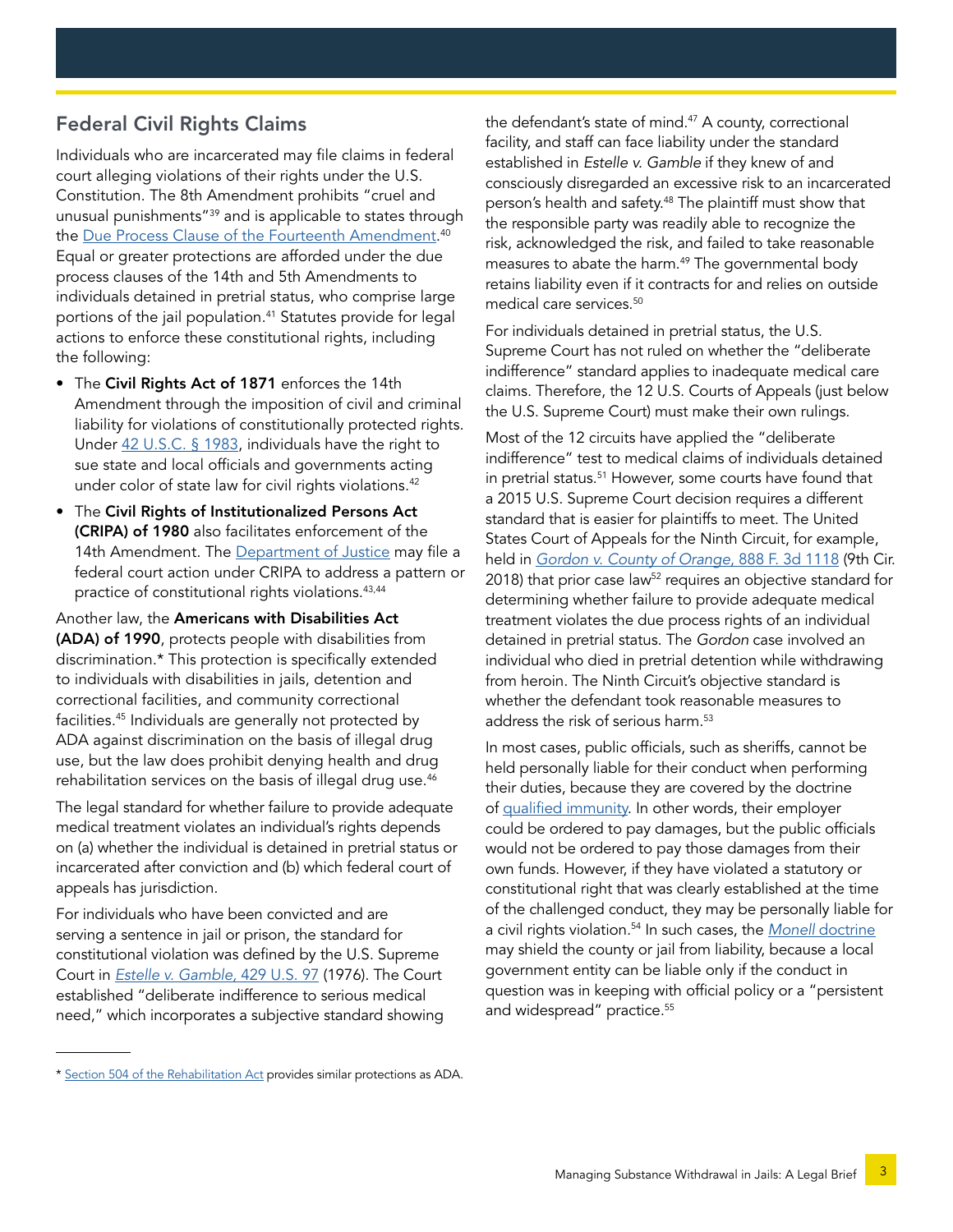#### State Tort Liability

Medical providers, jail administrators, and staff may be liable for the death or injury of a person who is incarcerated based on state tort law claims, including wrongful death, medical malpractice, and/or intentional infliction of emotional distress.56 A family member or dependent may also bring a cause of action for wrongful death against a jail or other relevant parties and seek damages for losses caused by the death of the individual while incarcerated.57 Medical malpractice claims can be brought for injuries resulting from a deviation from the appropriate standard of care, which is the same standard of care that applies to people who are not incarcerated.58

## Preparing a Comprehensive and Proactive Response

Increasing and changing patterns of drug use demand that jails be prepared to provide immediate, lifesaving screening and requisite interventions to anticipate and prevent a medical crisis—a standard for all individuals entering custody. When a length of stay allows and circumstances dictate, withdrawal management should extend beyond addressing acute symptoms to include a continuum of interventions, such as medication-assisted treatment (MAT) with its inherent clinical/social supports and transition planning, to initiate and maintain long-term recovery upon reentry.

In the past 5 years, considerable litigation has been brought against jails and prisons (local, state, and federal) for failing to provide opioid use disorder treatment medications.<sup>59</sup> *[Smith v. Aroostook County](https://www.npr.org/sections/health-shots/2019/05/04/719805278/setting-precedent-a-federal-court-rules-jail-must-give-inmate-addiction-treatmen)*, *[Pesce v. Coppinger](https://bostonbarjournal.com/tag/pesce-v-coppinger/)*, and other lawsuits have challenged the failure to initiate and maintain—MAT, which is in violation of ADA and the Rehabilitation Act.<sup>60,61</sup> These decisions have had ripple effects. [New Hampshire](https://www.unionleader.com/news/health/new-law-mandates-medication-assisted-treatment-in-jails/article_bbb2728a-9a25-530e-bdf7-306de5f5b9b1.html) and [Maryland](https://mgaleg.maryland.gov/mgawebsite/Legislation/Details/HB0116?ys=2019rs) have passed laws to implement treatment programs in correctional settings, and [Connecticut](https://www.middletownpress.com/middletown/article/Funding-to-help-CT-prisons-improve-opioid-14069347.php) has included funding in the state budget to expand jail-based MAT programs.<sup>62,63,64</sup> Chapter 208, [Section 78 of Massachusetts' General Laws](https://malegislature.gov/Laws/SessionLaws/Acts/2018/Chapter208) requires that all FDA-approved forms of MAT be provided to state detainees or prisoners at relevant state facilities.<sup>65</sup>

Failure to comply with legislation and precedent set by case law can leave jails, corrections staff, and medical staff open to public scrutiny and potential litigation. Minimally, jails should designate a compliance officer or other staff member to remain up to date on changes in laws and policy. Further, a more comprehensive and proactive approach involves facility-wide engagement in the following steps.<sup>66</sup>

#### 1. Establish withdrawal management policy to comport with legal, regulatory, and clinical standards.

Case in Point: In 2014, Lindsay Kronberger died from severe electrolyte imbalance due to opiate withdrawal while in custody at Snohomish County Jail (Washington). Her family sued the county and several jail staff. The court denied the county's motion for summary judgment, holding that the existence of or adherence to a policy for treating incarcerated persons undergoing opioid withdrawal was a genuine issue of material fact.<sup>67</sup> Subsequently, the case was settled for \$1 million.

To be effective, policies must be available to and understood by all staff at the correctional facility and by third-party medical providers. In addition to being aligned with legal, regulatory, and clinical standards, site-specific policies will facilitate uniform application of protocols. Periodic (e.g., annual) review of the withdrawal management policy by both jail and medical directors will ensure that the policy is current. This review also helps eliminate conflicts between correctional policies and health policies.

In establishing both policy and protocols, a comprehensive approach for supporting SUD recovery is encouraged. For instance, it is important to consider how screening for withdrawal potential at intake and assessment of potential withdrawal severity will interface with the length of the jail stay, continuation or initiation of MAT, and continuity of care upon release.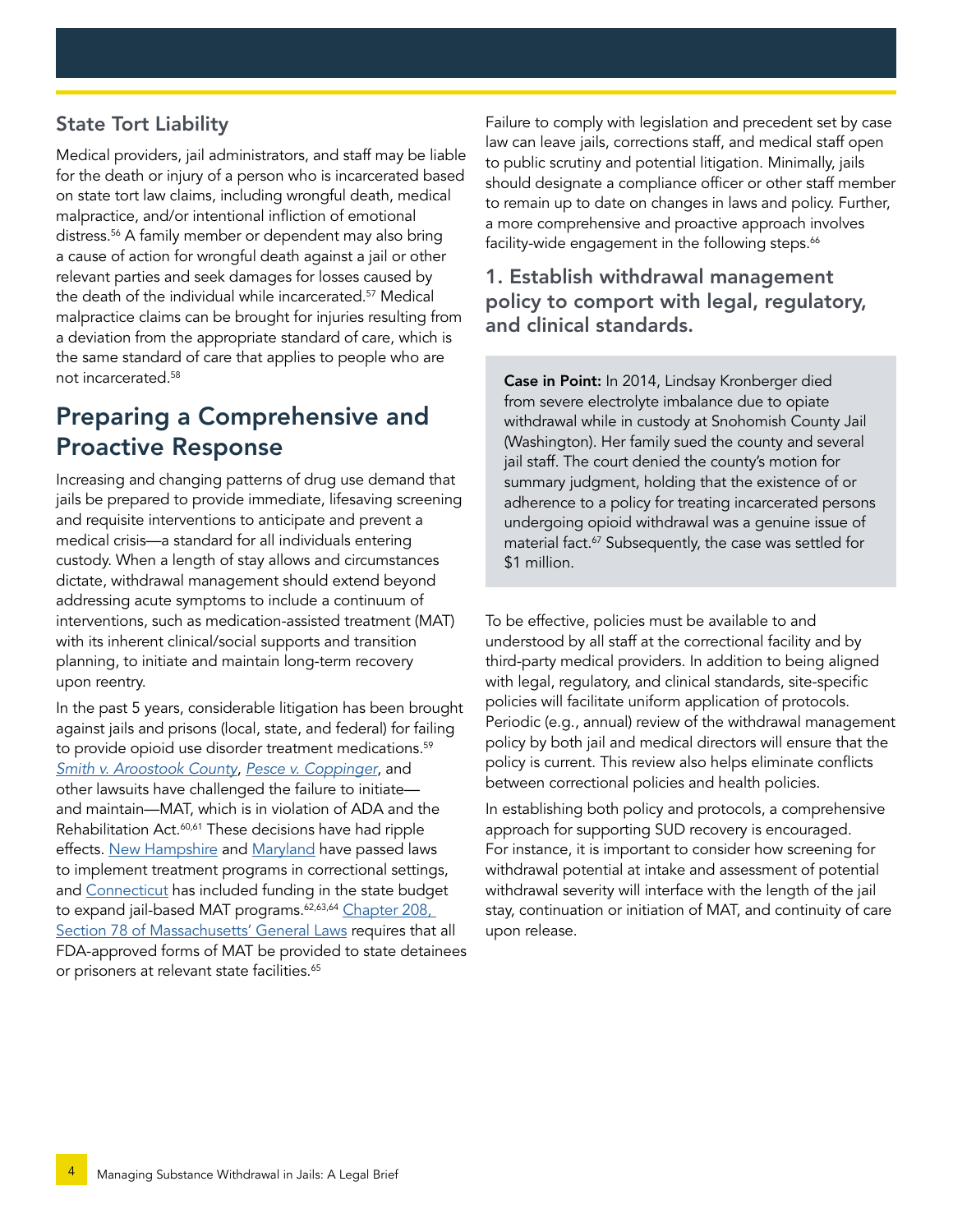#### 2. Create withdrawal management protocols and maintain fidelity in implementing them.

Case in Point: In 2016, Lisa Ostler exhibited profound physical distress and pleaded for medical attention from the time of her intake into the Salt Lake County Jail (Utah) until 3.5 days later, when she was found unresponsive and not breathing in her cell. Shortly after, she was pronounced dead at the hospital.<sup>68</sup> Ostler's family filed a wrongful death suit against Salt Lake County administrators, jailers, and medical personnel. Among many other findings, *The Expert Opinion Report In The Matter of Lisa Ostler v. Salt Lake City County Jail Staff* noted a failure "to perform required withdrawal protocol assessments for many inmates," as well as a "widespread cultural, customary, and accepted practice. . . to ignore health complaints and symptoms exhibited by inmates undergoing drug withdrawal."<sup>69</sup> The county settled for nearly \$1 million.

Jails seeking to establish or update their protocols on withdrawal management can start the process by familiarizing themselves with general best practices such as those suggested in the American Society of Addiction Medicine's *[Clinical Practice Guideline on Alcohol Withdrawal](https://www.asam.org/Quality-Science/quality/guideline-on-alcohol-withdrawal-management) [Management](https://www.asam.org/Quality-Science/quality/guideline-on-alcohol-withdrawal-management)*, the Federal Bureau of Prisons' *[Medically](https://www.bop.gov/resources/pdfs/medically_supervised_withdrawal_cg.pdf)  [Supervised Withdrawal for Inmates with Substance Use](https://www.bop.gov/resources/pdfs/medically_supervised_withdrawal_cg.pdf)  [Disorders Clinical Guidance](https://www.bop.gov/resources/pdfs/medically_supervised_withdrawal_cg.pdf)*, or the Substance Abuse and Mental Health Services Administration's *[TIP 63: Medications](https://store.samhsa.gov/product/TIP-63-Medications-for-Opioid-Use-Disorder-Full-Document/PEP20-02-01-006)  [for Opioid Use Disorder for Healthcare and Addiction](https://store.samhsa.gov/product/TIP-63-Medications-for-Opioid-Use-Disorder-Full-Document/PEP20-02-01-006)  [Professionals, Policymakers, Patients, and Families](https://store.samhsa.gov/product/TIP-63-Medications-for-Opioid-Use-Disorder-Full-Document/PEP20-02-01-006)*. Of note, no comprehensive clinical guidelines specific to jail settings have yet been published, but jails that lay the groundwork now will be better prepared to recognize and address withdrawal and align their practices with such guidelines when they become available.

The more detailed the protocol, the less room for interpretation or confusion. Minimally, the protocol defines who does what by when and how. For example, who (medical director, nurse, corrections officer) decides when an individual's presenting symptoms warrant a trip to the hospital for additional medical support and based on what criteria? Documented processes for informing and training staff when a policy or protocol is revised will help ensure compliance.

#### 3. Ensure proper staffing and resources are in place to implement policies and protocols.

Case in Point: Cynthia Mixon died 2.5 days after entering the Wilkinson County Jail (Georgia), during which time she was denied prescribed medications, including oxycodone. The cause of death was ruled as hypertensive cardiovascular disease, but the plaintiff's medical expert indicated that her symptoms (nausea, diarrhea, and fever) were consistent with acute benzodiazepine withdrawal. A lawsuit filed by Mixon's family alleged that, per jail policy, the on-duty jailer was authorized to decide whether emergency medical attention was warranted, yet said jailer was not provided with adequate medication training to make this decision.<sup>70</sup> The county settled the suit for \$420,000.

Cases against correctional facilities related to improper staffing have involved failure to properly hire and train staff to tend to medical needs $71$  and releasing individuals in withdrawal into the general jail population without appropriate monitoring.<sup>72</sup> The following actions can help facilities establish staffing and resources appropriate for safe and effective withdrawal management:

- *Designate a responsible health authority* to arrange and coordinate all aspects of health services and ensure the proper standard of care for all incarcerated individuals.
- *Ensure adequate medical staff coverage* to provide assessment and treatment planning services. Clinical support can be accomplished through any combination of on-site health staff, remote coverage, telemedicine services, and/or transfer to facilities that can provide a higher level of care.
- *Clarify roles and responsibilities* so staff understand the limits of their roles. Staff members who do not have adequate training, supplies, or equipment for the job must follow protocols for contacting staff members with the relevant role or expertise.
- *Proactively address staff vacancies* (temporary or permanent, short- or long-term) to avoid disruption or diminishment of health care services.
- *Review contracts with medical and behavioral health services* for withdrawal management practices. In cases where correctional health care is provided by a third party, counties and jail administrators are responsible for ensuring independent contractors meet the established standards of care delivery.<sup>73</sup>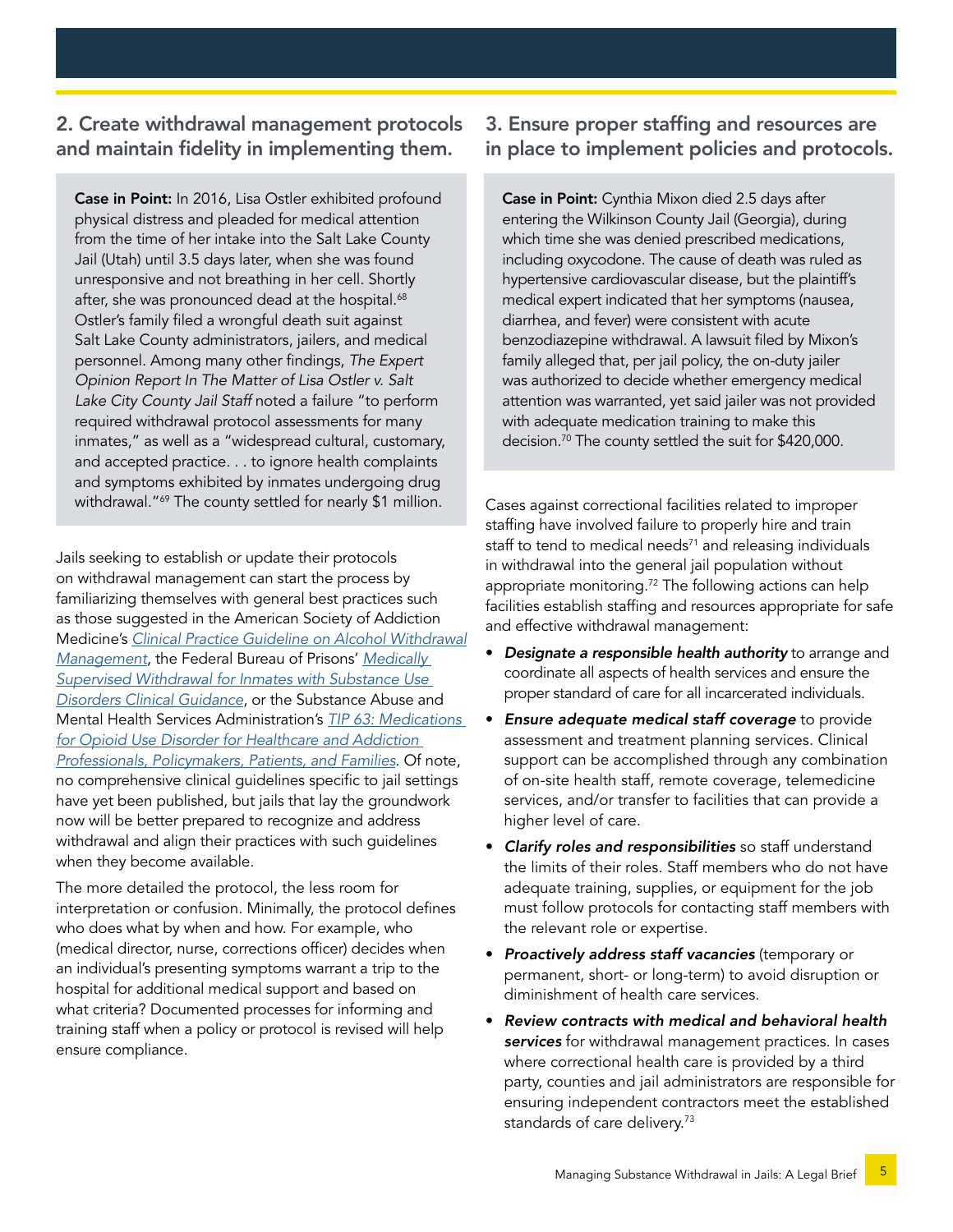4. Train staff to ensure their understanding of and readiness to implement policy and protocol.

**Case in Point:** During his detention at the Jefferson County Jail (Oregon), James Wippel reported not feeling well, vomited, and defecated blood. He died 2 days later from a perforated ulcer. Three corrections deputies were charged with criminally negligent homicide for failing to secure medical treatment.<sup>74</sup> Explaining her belief that Wippel's symptoms were typical of withdrawal, one deputy told investigators, "I'm not familiar with heroin, or how people detox, other than what I'd seen in the movies."75

Staff training is essential to providing consistent, appropriate, and adequate health care to people who are incarcerated. Both correctional and health care staff should receive (and be issued certificates upon completion of) training on withdrawal management policy and protocol during onboarding and through regular (annual) training sessions. Announcements at roll calls, staff emails, and signage throughout the facility are informal ways to incorporate training into daily work life. Cross-training of medical and correctional staff can improve communication between groups.

In addition to site-specific policy and protocol, suggested training topics include:

- Signs and symptoms of withdrawal, which is particularly important when individuals provide inaccurate information about their recent substance use.
- The science of addiction as a disease, to clarify the impact substances have on the brain and what the recovery process entails.
- Stigma, which may help staff understand why people are reluctant to disclose recent substance use or a diagnosed SUD.
- Implicit bias, to raise awareness about unconscious thought patterns that affect attitudes and actions toward different groups.

#### 5. Engage in continuous quality improvement and implement corrective action in a timely manner.

**Case in Point:** After investigating a string of seven suicides by persons experiencing opioid withdrawal at the Cumberland County Jail (New Jersey), the U.S. Department of Justice warned the jail that its procedures for managing withdrawal were inadequate and violated the 8th and 14th Amendments. Among its findings were that the jail had a written continuous quality improvement (CQI) plan, but that it had not been followed to improve withdrawal management in response to inmate suicides.76

Specific to withdrawal management, CQI is a process for evaluating access to care, the intake process, adverse events, need for emergency care, deaths, and other internal and external factors affecting the medical care of confined persons with SUD.77 CQI often involves regular review of data (e.g., number of individuals screened for SUD upon intake and in initial detention, with the percent who screen positive; number of individuals receiving withdrawal services, by type of substance), incidents, and quality improvement goals to identify where updates or additional training sessions are needed for medical and correctional staff. The following activities are inherent to a robust CQI process for achieving better outcomes:

- *Assign the responsibility of gathering and monitoring data* to a person who is appropriately trained on gathering and monitoring data for quality improvement purposes.
- Regularly conduct and document meetings of the correctional administrator, the responsible health authority, and other members of the medical, dental, behavioral health, and correctional staff, as appropriate.<sup>78</sup>
- *Gather statistical reports of health services* at least monthly to monitor and discuss trends in the delivery of health care.<sup>79</sup>
- *Maintain medical records* (using electronic health records when possible) separate from jail confinement records.
- In contracts with third-party providers, *specify software, data-gathering tools, and system management tools*, as well as any reporting or information needed for monitoring compliance and quality processes.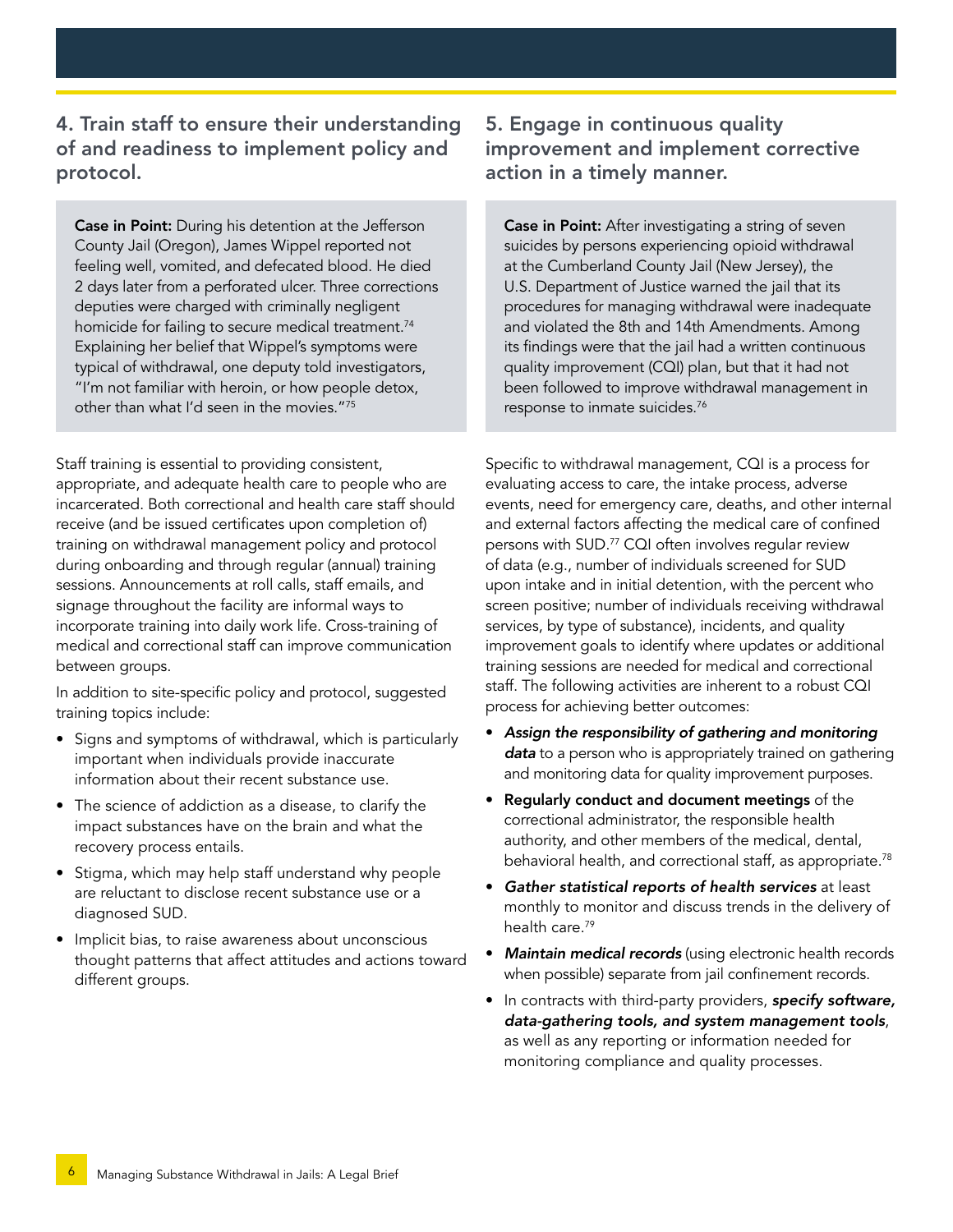• *Draft a codebook* for the processes in which the health care provider identifies the data elements, categories, codes for each data element, and data location in the computer.<sup>80</sup>

An established corrective action plan enables timely responses to problems and corrections to errors resulting from noncompliance or underperformance.<sup>81</sup> For example, jails/counties that contract with a third-party health care provider should specify the corrective action that will occur when metrics and standards are not met in the request for proposal (RFP) and contract. The jail/county should also specify in the contract the conditions under which it may terminate the contract or negate any contract extension clauses if the provider fails to correct errors. A study of 81 RFPs for contracted jail health care services found that less than one-third specified performance requirements and penalties for failing to uphold the requirements specified in the RFP.82

## Conclusion

Perhaps at no other time has the need for withdrawal management policy and protocols in jails been more critical. The COVID-19 pandemic has prompted initiation or increased use of substances, particularly by racial/ethnic minorities—a population disproportionally represented in jails.83,84 The percent of individuals in local jails who die from alcohol/drug intoxication continues to grow, and legislation, such as Massachusetts' Chapter 208, Section 78 noted above, is demanding greater attention to the health of individuals with SUDs in jails. Jail administrators, medical and correctional staff, public health officials, and other stakeholders must be prepared to carry out the law.

#### For More Information

• The *ASAM National Practice Guideline for the Treatment of Opioid Use Disorder - 2020 Focused Update* (2020), from the American Society of Addiction Medicine at [https://www.asam.org/Quality-Science/quality/2020](https://www.asam.org/Quality-Science/quality/2020-national-practice-guideline) [national-practice-guideline](https://www.asam.org/Quality-Science/quality/2020-national-practice-guideline).

- *Medically Supervised Withdrawal for Inmates with Substance Use Disorders: Federal Bureau of Prisons Clinical Guidance* (2020), from the Federal Bureau of Prisons at [https://www.bop.gov/resources/pdfs/](https://www.bop.gov/resources/pdfs/medically_supervised_withdrawal_cg.pdf) [medically\\_supervised\\_withdrawal\\_cg.pdf](https://www.bop.gov/resources/pdfs/medically_supervised_withdrawal_cg.pdf).
- *TIP 63: Medications for Opioid Use Disorder for Healthcare and Addiction Professionals, Policymakers, Patients, and Families* (2021), from the Substance Abuse and Mental Health Services Administration at [https://](https://store.samhsa.gov/product/TIP-63-Medications-for-Opioid-Use-Disorder-Full-Document/PEP20-02-01-006) [store.samhsa.gov/product/TIP-63-Medications-for-](https://store.samhsa.gov/product/TIP-63-Medications-for-Opioid-Use-Disorder-Full-Document/PEP20-02-01-006)[Opioid-Use-Disorder-Full-Document/PEP20-02-01-006.](https://store.samhsa.gov/product/TIP-63-Medications-for-Opioid-Use-Disorder-Full-Document/PEP20-02-01-006)
- *Fact Sheet: Drug Addiction and Federal Disability Rights Laws* (2018), from the U.S. Department of Health and Human Services, Office for Civil Rights at [https://www.](https://www.hhs.gov/sites/default/files/drug-addiction-aand-federal-disability-rights-laws-fact-sheet.pdf) [hhs.gov/sites/default/files/drug-addiction-aand-federal](https://www.hhs.gov/sites/default/files/drug-addiction-aand-federal-disability-rights-laws-fact-sheet.pdf)[disability-rights-laws-fact-sheet.pdf](https://www.hhs.gov/sites/default/files/drug-addiction-aand-federal-disability-rights-laws-fact-sheet.pdf).
- *Medication-Assisted Treatment for Opioid Use Disorder in Jails and Prisons: A Planning & Implementation Toolkit* (2020), from the National Council for Behavioral Health and Vital Strategies at [https://www.](https://www.thenationalcouncil.org/wp-content/uploads/2020/09/MAT_in_Jails_Prisons_Toolkit_Final_12_Feb_20.pdf?daf=375ateTbd56) [thenationalcouncil.org/wp-content/uploads/2020/09/](https://www.thenationalcouncil.org/wp-content/uploads/2020/09/MAT_in_Jails_Prisons_Toolkit_Final_12_Feb_20.pdf?daf=375ateTbd56) [MAT\\_in\\_Jails\\_Prisons\\_Toolkit\\_Final\\_12\\_Feb\\_20.](https://www.thenationalcouncil.org/wp-content/uploads/2020/09/MAT_in_Jails_Prisons_Toolkit_Final_12_Feb_20.pdf?daf=375ateTbd56) [pdf?daf=375ateTbd56.](https://www.thenationalcouncil.org/wp-content/uploads/2020/09/MAT_in_Jails_Prisons_Toolkit_Final_12_Feb_20.pdf?daf=375ateTbd56)
- *Use of Medication-Assisted Treatment for Opioid Use Disorder in Criminal Justice Settings* (2019), from the Substance Abuse and Mental Health Services Administration at [https://store.samhsa.gov/product/](https://store.samhsa.gov/product/Use-of-Medication-Assisted-Treatment-for-Opioid-Use-Disorder-in-Criminal-Justice-Settings/PEP19-MATUSECJS) [Use-of-Medication-Assisted-Treatment-for-Opioid-](https://store.samhsa.gov/product/Use-of-Medication-Assisted-Treatment-for-Opioid-Use-Disorder-in-Criminal-Justice-Settings/PEP19-MATUSECJS)[Use-Disorder-in-Criminal-Justice-Settings/PEP19-](https://store.samhsa.gov/product/Use-of-Medication-Assisted-Treatment-for-Opioid-Use-Disorder-in-Criminal-Justice-Settings/PEP19-MATUSECJS) [MATUSECJS.](https://store.samhsa.gov/product/Use-of-Medication-Assisted-Treatment-for-Opioid-Use-Disorder-in-Criminal-Justice-Settings/PEP19-MATUSECJS)
- *Jail-Based Medication-Assisted Treatment: Promising Practices, Guidelines, and Resources for the Field* (2018), from the National Sheriffs' Association and the National Commission on Correctional Health Care at [https://www.sheriffs.org/publications/Jail-Based-MAT-](https://www.sheriffs.org/publications/Jail-Based-MAT-PPG.pdf)[PPG.pdf](https://www.sheriffs.org/publications/Jail-Based-MAT-PPG.pdf).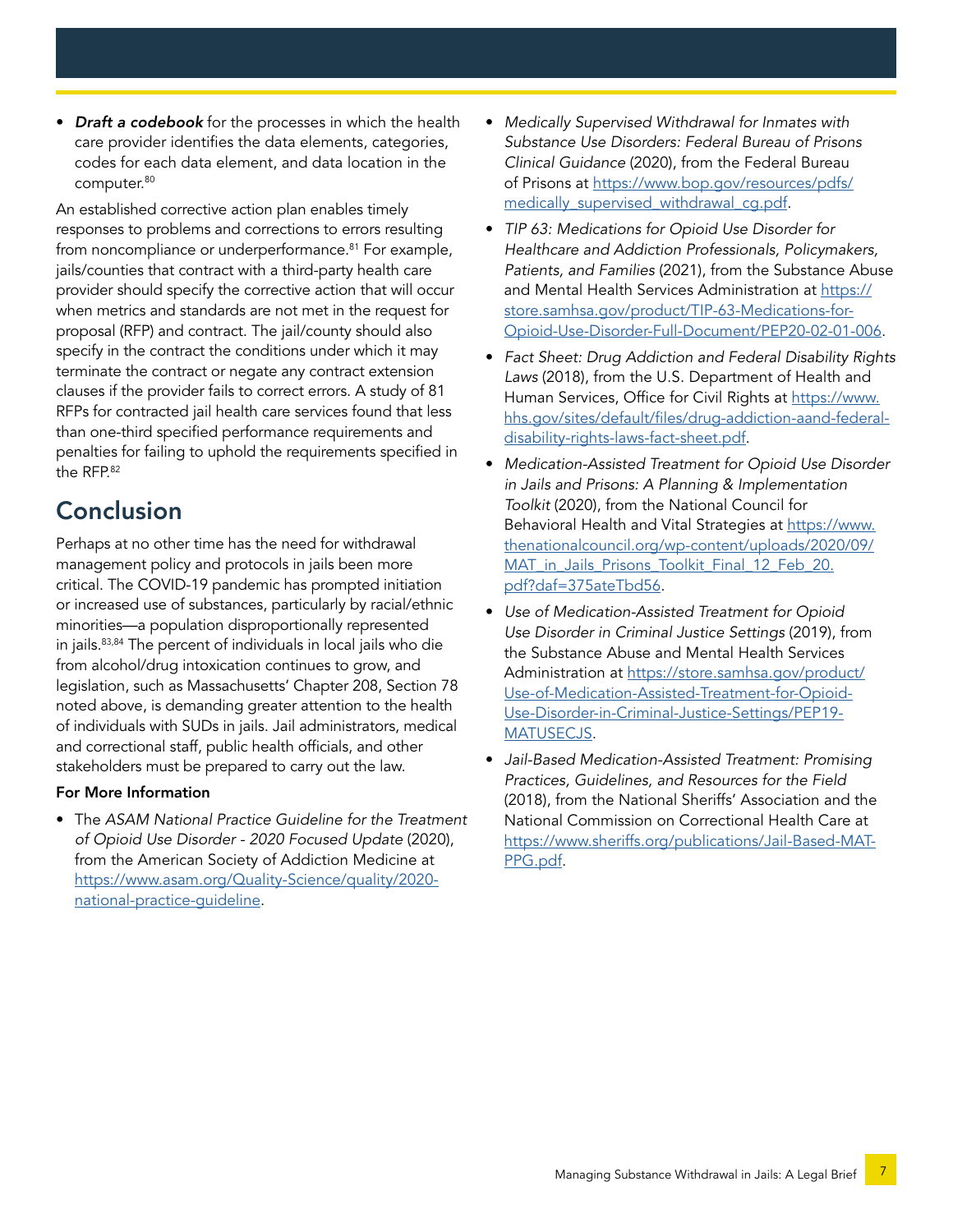## <span id="page-7-0"></span>Endnotes

- 1. Bronson, Jennifer, Jessica Stroop, Stephanie Zimmer, and Marcus Berzofsky, Revised 2020, *Drug Use, Dependence, and Abuse Among State Prisoners and Jail Confined Persons, 2007–2009*, Washington, DC: U.S. Department of Justice, Bureau of Justice Statistics, retrieved March 26, 2021 from [https://bjs.ojp.gov/content/pub/pdf/dudaspji0709.pdf.](https://bjs.ojp.gov/content/pub/pdf/dudaspji0709.pdf)
- 2. *Coltrain et al. v. Mineral County et al.*, United States District Court District of Nevada 3:18-cv-00420-LRH-CLB.
- 3. See note 1, Bronson et al., *Drug Use, Dependence, and Abuse Among State Prisoners and Jail Confined Persons, 2007–2009*, p. 1.
- 4. E. Ann Carson, 2021, "Mortality in Local Jails, 2000-2019 Statistical Tables," *Bureau of Justice Statistics Statistical Tables,* Washington, DC: U.S. Department of Justice, Bureau of Justice Statistics, retrieved December 17, 2021 from <https://bjs.ojp.gov/content/pub/pdf/mlj0019st.pdf>.
- 5. Ibid, p. 17.
- 6. Ibid, p. 18.
- 7. The City of New York Office of the Mayor, n.d., *Healing NYC: Preventing Overdoses, Saving Lives*, New York City: The City of New York Office of the Mayor, retrieved March 19, 2021 from [https://www1.nyc.gov/assets/home/downloads/pdf/](https://www1.nyc.gov/assets/home/downloads/pdf/reports/2017/HealingNYC-Report.pdf) [reports/2017/HealingNYC-Report.pdf](https://www1.nyc.gov/assets/home/downloads/pdf/reports/2017/HealingNYC-Report.pdf).
- 8. Rich Cholodofsky, 2019, "Westmoreland Inmates Reach Record Detox Level in February," *Tribune-Review*, March 18, retrieved March 19, 2021 from [https://triblive.com/local/](https://triblive.com/local/westmoreland/westmoreland-inmates-reach-record-detox-level-in-february/) [westmoreland/westmoreland-inmates-reach-record-detox](https://triblive.com/local/westmoreland/westmoreland-inmates-reach-record-detox-level-in-february/)[level-in-february/.](https://triblive.com/local/westmoreland/westmoreland-inmates-reach-record-detox-level-in-february/)
- 9. American Psychiatric Association, 2013, *Diagnostic and Statistical Manual of Mental Disorders (DSM–5)*, Washington, DC: American Psychiatric Association.
- 10. Darke, Shane, Sarah Larney, and Michael Farrell, 2017, "Yes, People Can Die from Opiate Withdrawal," *Addiction* 112(2), 199-200, retrieved March 26, 2021 from [https://doi.](https://doi.org/10.1111/add.13512) [org/10.1111/add.13512](https://doi.org/10.1111/add.13512).
- 11. American Society of Addiction Medicine, 2020, *The ASAM Clinical Practice Guideline on Alcohol Withdrawal Management,* Rockville, MD: American Society of Addiction Medicine, retrieved March 19, 2021 from [https://www.asam.](https://www.asam.org/Quality-Science/quality/guideline-on-alcohol-withdrawal-management) [org/Quality-Science/quality/guideline-on-alcohol-withdrawal](https://www.asam.org/Quality-Science/quality/guideline-on-alcohol-withdrawal-management)[management](https://www.asam.org/Quality-Science/quality/guideline-on-alcohol-withdrawal-management).
- 12. Centers for Disease Control and Prevention, 2015, *Suicide Rising Across the U.S.*, Atlanta, GA: Centers for Disease Control and Prevention, retrieved March 23, 2021 from [https://www.cdc.gov/vitalsigns/suicide/infographic.](https://www.cdc.gov/vitalsigns/suicide/infographic.html#graphic3) [html#graphic3](https://www.cdc.gov/vitalsigns/suicide/infographic.html#graphic3).
- 13. Center for Substance Abuse Treatment, 2006, *Detoxification and Substance Abuse Treatment,* Treatment Improvement Protocol (TIP) Series, No. 45, HHS Publication No. (SMA) 15-4131, Rockville, MD: Substance Abuse and Mental Health Services Administration, retrieved March 19, 2021 from [https://store.samhsa.gov/sites/default/files/d7/priv/sma15-](https://store.samhsa.gov/sites/default/files/d7/priv/sma15-4131.pdf) [4131.pdf](https://store.samhsa.gov/sites/default/files/d7/priv/sma15-4131.pdf).
- 14. U.S. Food and Drug Administration, 2019, *FDA identifies harm reported from sudden discontinuation of opioid pain medicines and requires label changes to guide prescribers on gradual, individualized tapering*, White Oak, MD: U.S. Food and Drug Administration, retrieved March 26, 2021 from [https://www.fda.gov/drugs/drug-safety-and-availability/](https://www.fda.gov/drugs/drug-safety-and-availability/fda-identifies-harm-reported-sudden-discontinuation-opioid-pain-medicines-and-requires-label-changes) [fda-identifies-harm-reported-sudden-discontinuation-opioid](https://www.fda.gov/drugs/drug-safety-and-availability/fda-identifies-harm-reported-sudden-discontinuation-opioid-pain-medicines-and-requires-label-changes)[pain-medicines-and-requires-label-changes.](https://www.fda.gov/drugs/drug-safety-and-availability/fda-identifies-harm-reported-sudden-discontinuation-opioid-pain-medicines-and-requires-label-changes)
- 15. See note 4 above, Carson, "Mortality in Local Jails, 2000- 2019 - Statistical Tables," p. 8.
- 16. Fiscella, Kevin, Margaret Noonan, Susan H. Leonard, Subrina Farah, Mechelle Sanders, Sarah E. Wakeman, and Jukka Savolainen, April 2020, "Drug- and Alcohol-Associated Deaths in U.S. Jails," *Journal of Correctional Health Care* 26(2): 183-193, retrieved March 19, 2021 from [http://doi.](http://doi.org/10.1177/1078345820917356) [org/10.1177/1078345820917356](http://doi.org/10.1177/1078345820917356).
- 17. Ibid, p. 188.
- 18. Ibid, p. 183.
- 19. Ibid, p. 190.
- 20. Binswanger, Ingrid A., Patrick M. Krueger, and J.F. Steiner, 2009, "Prevalence of Chronic Medical Conditions Among Jail and Prison Inmates in the USA Compared with the General Population," *Journal of Epidemiology and Community Health* 63, retrieved March 19, 2021 from [https://doi.](https://doi.org/10.1136/jech.2009.090662) [org/10.1136/jech.2009.090662.](https://doi.org/10.1136/jech.2009.090662)
- 21. Jiménez, Monik, Tori Cowger, Lisa Simon, Maya Behn, Nicole Cassarino, and Mary Bassett, 2020, "Epidemiology of COVID-19 Among Incarcerated Individuals and Staff in Massachusetts Jails and Prisons," *JAMA Network Open* 3(8), retrieved December 16, 2021 from [https://jamanetwork.](https://jamanetwork.com/journals/jamanetworkopen/fullarticle/2769617) [com/journals/jamanetworkopen/fullarticle/2769617.](https://jamanetwork.com/journals/jamanetworkopen/fullarticle/2769617)
- 22. Flanigan, Timothy, Nicklos Zaller, Lynn Taylor, Curt Beckwith, Landon Kuester, Josiah Rich, and Charles Carpenter, 2009, "HIV and Infectious Disease Care in Jails and Prisons: Breaking Down the Walls with the Help of Academic Medicine, *Transactions of the American Clinical and Climatological Association* 120, retrieved March 19, 2021 from [https://www.ncbi.nlm.nih.gov/pmc/articles/](https://www.ncbi.nlm.nih.gov/pmc/articles/PMC2744543/) [PMC2744543/](https://www.ncbi.nlm.nih.gov/pmc/articles/PMC2744543/).
- 23. Substance Abuse and Mental Health Services Administration, 2017, *Guidelines for Successful Transition of People with Mental or Substance Use Disorders from Jail and Prison: Implementation Guide*, (SMA) 16-4998, Rockville, MD: Substance Abuse and Mental Health Services Administration, retrieved March 19, 2021 from [https://store.samhsa.gov/](https://store.samhsa.gov/product/Guidelines-for-Successful-Transition-of-People-with-Mental-or-Substance-Use-Disorders-from-Jail-and-Prison-Implementation-Guide/SMA16-4998) [product/Guidelines-for-Successful-Transition-of-People-with-](https://store.samhsa.gov/product/Guidelines-for-Successful-Transition-of-People-with-Mental-or-Substance-Use-Disorders-from-Jail-and-Prison-Implementation-Guide/SMA16-4998)[Mental-or-Substance-Use-Disorders-from-Jail-and-Prison-](https://store.samhsa.gov/product/Guidelines-for-Successful-Transition-of-People-with-Mental-or-Substance-Use-Disorders-from-Jail-and-Prison-Implementation-Guide/SMA16-4998)[Implementation-Guide/SMA16-4998](https://store.samhsa.gov/product/Guidelines-for-Successful-Transition-of-People-with-Mental-or-Substance-Use-Disorders-from-Jail-and-Prison-Implementation-Guide/SMA16-4998).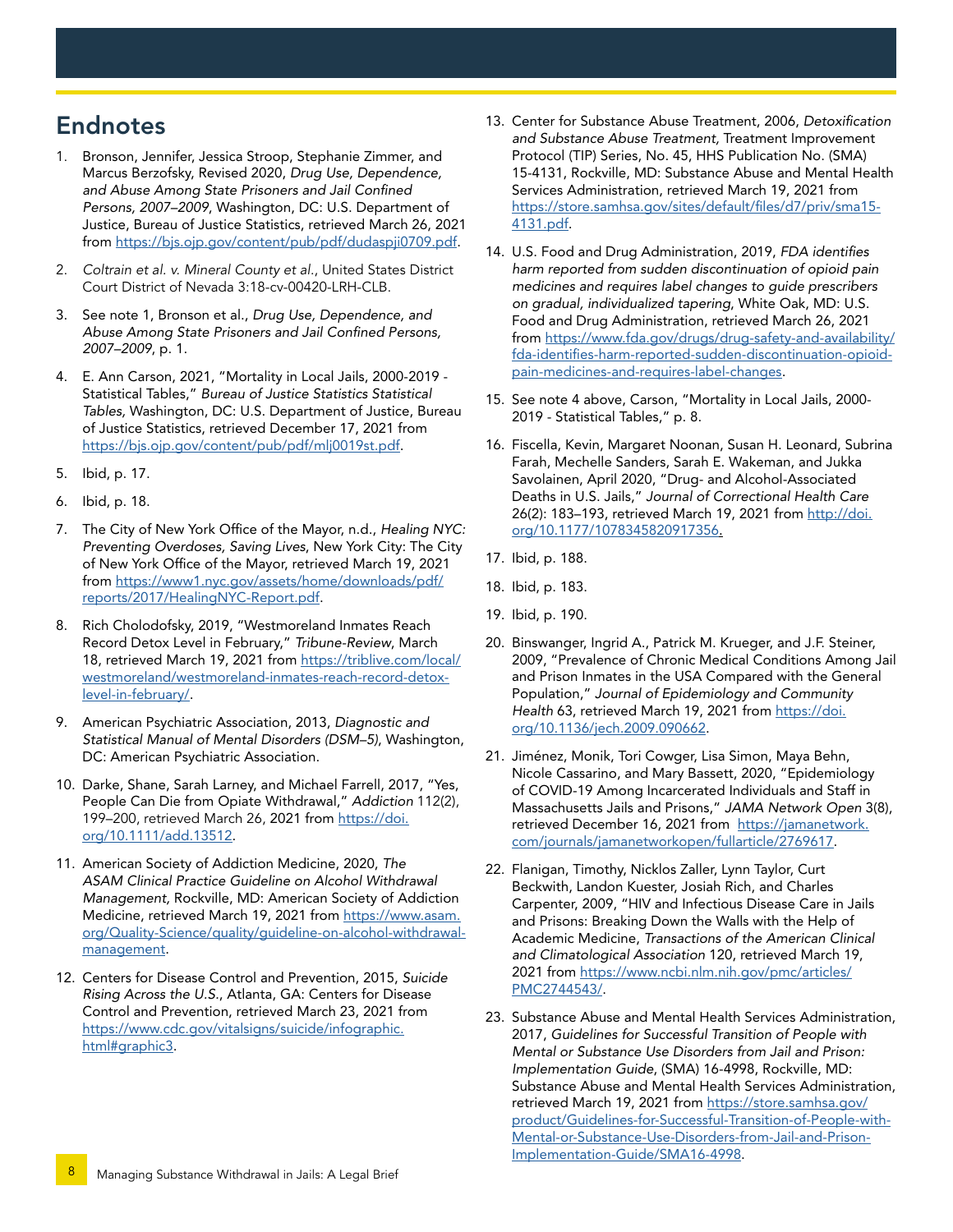- 24. See note 13, Center for Substance Abuse Treatment, *Detoxification and Substance Abuse Treatment,* Treatment Improvement Protocol (TIP) Series, No. 45.
- 25. The Pew Charitable Trusts, 2020, *Opioid Overdose Crisis Compounded by Polysubstance Use*, retrieved March 19, 2021 from [https://www.pewtrusts.org/en/research](https://www.pewtrusts.org/en/research-and-analysis/fact-sheets/2020/10/opioid-overdose-crisis-compounded-by-polysubstance-use)[and-analysis/fact-sheets/2020/10/opioid-overdose-crisis](https://www.pewtrusts.org/en/research-and-analysis/fact-sheets/2020/10/opioid-overdose-crisis-compounded-by-polysubstance-use)[compounded-by-polysubstance-use.](https://www.pewtrusts.org/en/research-and-analysis/fact-sheets/2020/10/opioid-overdose-crisis-compounded-by-polysubstance-use)
- 26. Nora Volkow, 2020, *Rising Stimulant Deaths Show that We Face More than Just an Opioid Crisis,* North Bethesda: MD: National Institute on Drug Abuse, retrieved March 19, 2021 from [https://www.drugabuse.gov/about-nida/noras](https://www.drugabuse.gov/about-nida/noras-blog/2020/11/rising-stimulant-deaths-show-we-face-more-than-just-opioid-crisis)[blog/2020/11/rising-stimulant-deaths-show-we-face-more](https://www.drugabuse.gov/about-nida/noras-blog/2020/11/rising-stimulant-deaths-show-we-face-more-than-just-opioid-crisis)[than-just-opioid-crisis.](https://www.drugabuse.gov/about-nida/noras-blog/2020/11/rising-stimulant-deaths-show-we-face-more-than-just-opioid-crisis)
- 27. Busardò, Francesco, and Alan Jones, 2015, "GHB Pharmacology and Toxicology: Acute Intoxication, Concentrations in Blood and Urine in Forensic Cases and Treatment of the Withdrawal Syndrome," *Current Neuropharmacology* 13(1), 47–70, retrieved March 23, 2021 from [https://doi.org/10.2174/157015](https://doi.org/10.2174/1570159X13666141210215423) [9X13666141210215423.](https://doi.org/10.2174/1570159X13666141210215423)
- 28. Jones, Christopher, Emily Einstein, and Wilson Compton, 2018, "Changes in Synthetic Opioid Involvement in Drug Overdose Deaths in the United States, 2010-2016," *JAMA* 319(17), 1819-1821, retrieved March 23, 2021 from [https://](https://doi.org/10.1001/jama.2018.2844) [doi.org/10.1001/jama.2018.2844.](https://doi.org/10.1001/jama.2018.2844)
- 29. Rachel Dissell, 2019, "Ohio jails accept role as state's busiest opioid detox centers," *The Plain Dealer*, January 11, retrieved March 15, 2021 from [https://www.cleveland.com/](https://www.cleveland.com/metro/2017/10/ohio_jails_accept_role_as_states_busiest_opioid_detox_centers.html) [metro/2017/10/ohio\\_jails\\_accept\\_role\\_as\\_states\\_busiest\\_](https://www.cleveland.com/metro/2017/10/ohio_jails_accept_role_as_states_busiest_opioid_detox_centers.html) [opioid\\_detox\\_centers.html.](https://www.cleveland.com/metro/2017/10/ohio_jails_accept_role_as_states_busiest_opioid_detox_centers.html)
- 30. Huh, Kil, Alexander Boucher, Frances McGaffey, Matt McKillop, and Maria Schiff, 2018, *Jails: Inadvertent Health Care Providers*, The Pew Charitable Trusts, retrieved March 26, 2021 from https://www.pewtrusts.org/-/media/assets/2018/01/sfh\_jails [inadvertent\\_health\\_care\\_providers.pdf](https://www.pewtrusts.org/-/media/assets/2018/01/sfh_jails_inadvertent_health_care_providers.pdf).
- 31. Eric Westervelt, 2019, "County Jails Struggle With a New Role as America's Prime Centers for Opioid Detox," *NPR,*  April 24, retrieved March 26, 2021 from [https://www.npr.](https://www.npr.org/2019/04/24/716398909/county-jails-struggle-with-a-new-role-as-americas-prime-centers-for-opioid-detox) [org/2019/04/24/716398909/county-jails-struggle-with-a](https://www.npr.org/2019/04/24/716398909/county-jails-struggle-with-a-new-role-as-americas-prime-centers-for-opioid-detox)[new-role-as-americas-prime-centers-for-opioid-detox.](https://www.npr.org/2019/04/24/716398909/county-jails-struggle-with-a-new-role-as-americas-prime-centers-for-opioid-detox)
- 32. See note 1, Bronson, et al., *Drug Use, Dependence, and Abuse Among State Prisoners and Jail Confined Persons, 2007–2009*, p. 13.
- 33. Susan W. McCampbell, 2019, "Core Competencies and Jail Leadership: Reduce Jail-related Liability Risks," *American Jails,* retrieved March 26, 2021 from [http://](http://www.cipp.org/uploads/3/7/5/7/37578255/21_reduce_jail-rel...%5b3525%5d.pdf) [www.cipp.org/uploads/3/7/5/7/37578255/21\\_reduce\\_jail](http://www.cipp.org/uploads/3/7/5/7/37578255/21_reduce_jail-rel...%5b3525%5d.pdf)[rel...%5b3525%5d.pdf](http://www.cipp.org/uploads/3/7/5/7/37578255/21_reduce_jail-rel...%5b3525%5d.pdf).
- 34. See *Smith v. Aroostook Cnty.*, 376 F. Supp. 3d 146 (D. Me. 2019), aff'd, 922 F.3d 41 (1st Cir. 2019); *Kortlever et al. v. Whatcom Cnty.*, No. 2:18CV00823, Order (W.D. Wash. July 9, 2019); *Gohranson v. Snohomish Cnty.*, No. C16-1124RSL, U.S. Dist. LEXIS 193494 (W.D. Wash. Nov. 13, 2018); *Pesce v. Coppinger*, 355 F. Supp. 3d 35 (D. Mass. 2018); *Smith v. Fitzpatrick,* No. 1:2018cv00288, Order (D. Me. Oct. 1, 2018); *Moyer v. Lebanon Cnty.*, No. 3:16-CV-01424, 2017 U.S. Dist. LEXIS 213261, (M.D. Pa., Dec. 28, 2017), adopted by *Moyer v. Lebanon Cnty.*, No. 3:16-CV-01424, 2018 U.S. Dist. LEXIS 8126 (M.D. Pa., Jan. 18, 2018); *Estate of Moffitt v. Minor*, No. 15-CV-00071-WYD-MJW, U.S. Dist. LEXIS 222865 (D. Colo. Sept. 28, 2017); *Hernandez v. Cnty. of Monterey*, 110 F. Supp. 3d 929 (N.D. Ca. 2015); *Brummett v. Cnty. of San Diego*, No. 12-CV-1428-LAB (BGS), U.S. Dist. LEXIS 42991 (S.D. Cal. Mar. 25, 2013); *Estate of Johnson v. Miller*, No. 2:11-CV-00067, U.S. Dist. LEXIS 95322 (S.D. Ohio Aug. 25, 2011).
- 35. Legal Action Center, 2021, *Cases Involving Discrimination Based on Treatment with Medication for Opioid Use Disorder (MOUD)*, retrieved March 26, 2021 from [https://](https://www.lac.org/assets/files/Cases-involving-denial-of-access-to-MOUD.pdf) [www.lac.org/assets/files/Cases-involving-denial-of-access-to-](https://www.lac.org/assets/files/Cases-involving-denial-of-access-to-MOUD.pdf)[MOUD.pdf](https://www.lac.org/assets/files/Cases-involving-denial-of-access-to-MOUD.pdf).
- 36. Weizman, Shelly, Joanna Perez, Isaac Manoff, Melissa Baney, and Taleed El-Sabawi, 2021, *National Snapshot: Access to Medications for Opioid Use Disorder in U.S. Jails and Prisons*, O'Neill Institute for National and Global Health Law at Georgetown University Law Center, retrieved September 3, 2021 from [https://oneill.law.georgetown.edu/wp-content/](https://oneill.law.georgetown.edu/wp-content/uploads/2021/07/National-Snapshot-Access-to-Medications-for-Opioid-Use-Disorder-in-U.S.-Jails-and-Prisons.pdf) [uploads/2021/07/National-Snapshot-Access-to-Medications](https://oneill.law.georgetown.edu/wp-content/uploads/2021/07/National-Snapshot-Access-to-Medications-for-Opioid-Use-Disorder-in-U.S.-Jails-and-Prisons.pdf)[for-Opioid-Use-Disorder-in-U.S.-Jails-and-Prisons.pdf](https://oneill.law.georgetown.edu/wp-content/uploads/2021/07/National-Snapshot-Access-to-Medications-for-Opioid-Use-Disorder-in-U.S.-Jails-and-Prisons.pdf).
- 37. Center on Media, Crime and Justice at the John Jay College of Criminal Justice, 2018, "Pennsylvania County to Pay \$4.75M in Inmate Death," *Crime and Justice News*, October 25, retrieved September 9, 2021 from [https://](https://thecrimereport.org/2018/10/25/pennsylvania-county-to-pay-4-75m-in-inmate-death/) [thecrimereport.org/2018/10/25/pennsylvania-county-to-pay-](https://thecrimereport.org/2018/10/25/pennsylvania-county-to-pay-4-75m-in-inmate-death/)[4-75m-in-inmate-death/](https://thecrimereport.org/2018/10/25/pennsylvania-county-to-pay-4-75m-in-inmate-death/).
- 38. *Pitkin and Pitkin v. Corizon Health, Inc. et al*, United States District Court for the District of Oregon, Civ. No. 3:16-cv-02235-AA.
- 39. U.S. Const. amend. VIII.
- 40. *Wilson v. Seiter,* 501 U.S. 294, 296-97.
- 41. *Kingsley v. Hendrickson*, 576 U.S 389, 390 (2015) (holding that to make an excessive force claim, pretrial detainees must only prove excessive force under an objective analysis instead of under the objective and subjective analyses required for incarcerated individuals to make the same claim); *City of Revere v. Mass. Gen. Hosp.*, 463 U.S. 239, 244 (1983) (holding that a pretrial detainee's right to medical care under the 14th Amendment is "at least as great" as an incarcerated person's right to medical care under the 8th Amendment).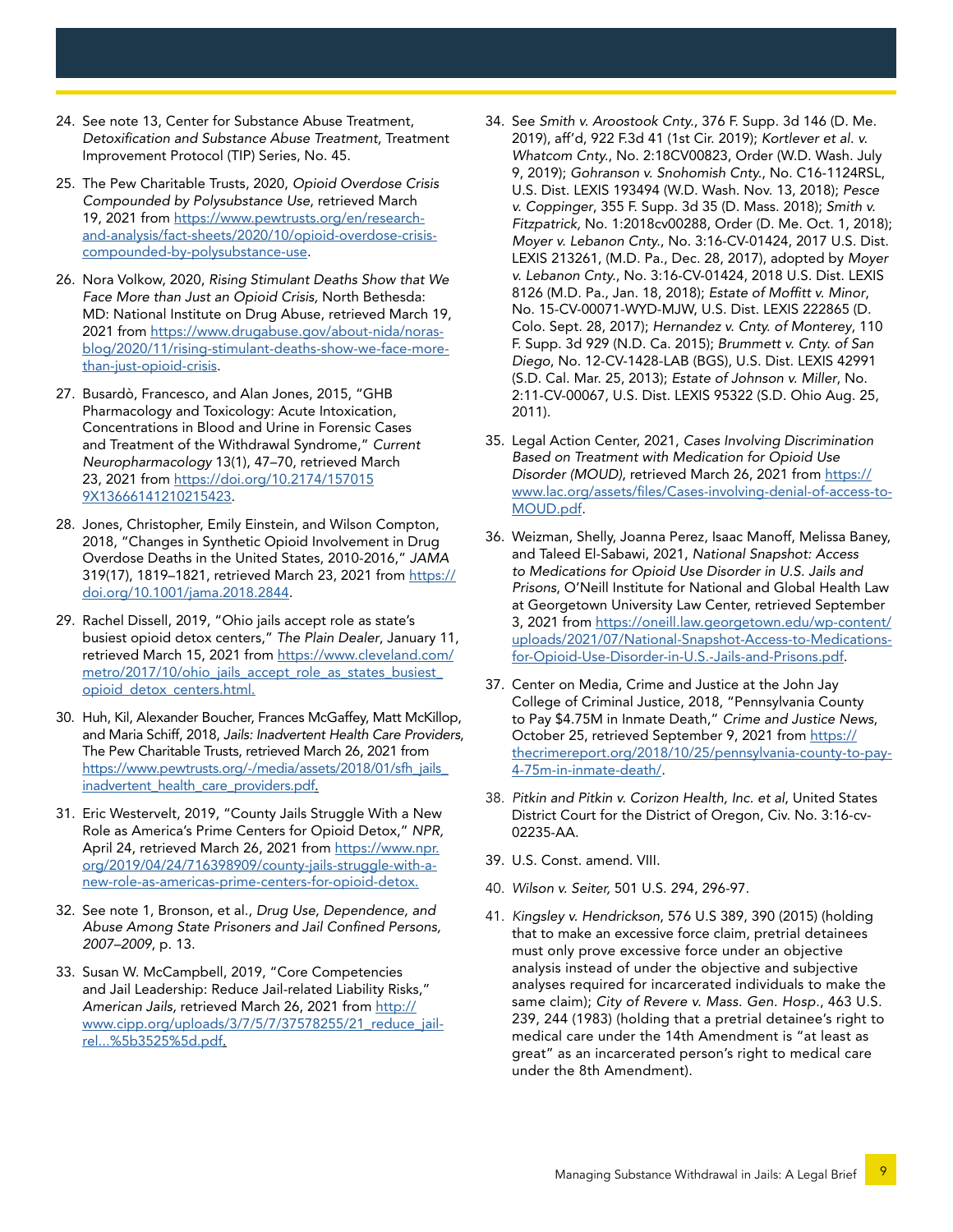- 42. Edward C. Dawson, 2018, "Replacing Monell Liability with Qualified Immunity for Municipal Defendants in 42 U.S.C. § 1983 Litigation," *University of Cincinnati Law Review* 86(2), retrieved March 17, 2021 from [https://scholarship.law.](https://scholarship.law.uc.edu/uclr/vol86/iss2/2) [uc.edu/uclr/vol86/iss2/2](https://scholarship.law.uc.edu/uclr/vol86/iss2/2).
- 43. *Wilson*, 501 U.S. at 296-97 (1991).
- 44. The United States Department of Justice, 2020, *Rights of Persons Confined to Jails and Prisons*, Washington, DC: The United States Department of Justice, retrieved March 26, 2021 from [https://www.justice.gov/crt/rights-persons](https://www.justice.gov/crt/rights-persons-confined-jails-and-prisons)[confined-jails-and-prisons](https://www.justice.gov/crt/rights-persons-confined-jails-and-prisons).
- 45. 28 C.F.R. § 35.152.
- 46. [42 U.S.C. § 12210\(c\)](https://www.law.cornell.edu/uscode/text/42/12210). This is an evolving area of law. *See Kortlever,* No. 2:18CV00823, Complaint, (W.D. Wash. June 6, 2018), ¶ 29.
- 47. *Estelle v. Gamble*, 429 U.S. 97, 103-04 (1976).
- 48. *Farmer v. Brennan*, 511 U.S. 825, 836-840 (1994).
- 49. Ibid. at 836-840, 848.
- 50. *K*i*ng*, 680 F.3d 1013, 1020 (7th Cir. 2012).
- 51. Struve, C.T., March 2013, "The Conditions of Pretrial Detention," 161 *U. Pa. L. Rev.* 1009, 1027.
- 52. Kingsley, 576 U.S. 389.
- 53. *Gordon*, 888 F.3d 1118 (9th Cir. 2018).
- 54. *Davis v. Wessel*, 792 F.3d 793, 803 (7th Cir. 2015) (citing *City & Cnty. of San Francisco v. Sheehan*, 575 U.S. (2015).
- 55. *Connick v. Thompson*, 563 U.S. 51 (2011) (citing *Monell v. Dep't. of Social Services of City of New York*, 436 U.S. 658, 694 (1978).
- 56. S*ee Becker v. Newman*, 646 Fed. Appx. 788 (11th Cir. 2016); *Moyer*, 2017 U.S. Dist. LEXIS 213261; *Estate of Johnson*, U.S. Dist. LEXIS 95322.
- 57. Schap, David, Victor A. Matheson, and David I. Rosenbaum, 2016, "Wrongful Death: Who Recovers What, Where, and How," *Journal of Legal Economics* 22(2), retrieved April 14, 2021 from [https://jle.aaefe.org/jle-volume22.](https://jle.aaefe.org/jle-volume22.html?dir=desc&order=name) [html?dir=desc&order=name.](https://jle.aaefe.org/jle-volume22.html?dir=desc&order=name)
- 58. *Estelle v. Gamble*, 429 U.S. 97, 103-04 (1976).
- 59. See note 35, Legal Action Center, *Cases Involving Discrimination Based on Treatment with Medication for Opioid Use Disorder (MOUD)*.
- 60. *Aroostook Cnty.*, 376 F. Supp. 3d at 149.
- 61. American Civil Liberties Union of Massachusetts, 2018, Pesce v. Coppinger, retrieved April 14, 2021 from [https://](https://www.aclum.org/en/cases/pesce-v-coppinger) [www.aclum.org/en/cases/pesce-v-coppinger.](https://www.aclum.org/en/cases/pesce-v-coppinger)
- 62. Staff Report, 2020, "New law mandates medication assisted treatment in jails," *New Hampshire Union Leader*, August 5, retrieved March 25, 2021 from [https://www.unionleader.](https://www.unionleader.com/news/health/new-law-mandates-medication-assisted-treatment-in-jails/article_bbb2728a-9a25-530e-bdf7-306de5f5b9b1.html) [com/news/health/new-law-mandates-medication-assisted](https://www.unionleader.com/news/health/new-law-mandates-medication-assisted-treatment-in-jails/article_bbb2728a-9a25-530e-bdf7-306de5f5b9b1.html)[treatment-in-jails/article\\_bbb2728a-9a25-530e-bdf7-](https://www.unionleader.com/news/health/new-law-mandates-medication-assisted-treatment-in-jails/article_bbb2728a-9a25-530e-bdf7-306de5f5b9b1.html) [306de5f5b9b1.html.](https://www.unionleader.com/news/health/new-law-mandates-medication-assisted-treatment-in-jails/article_bbb2728a-9a25-530e-bdf7-306de5f5b9b1.html)
- 63. Teddy Rosenbluth, 2020, "New law requires opioid treatment in county jails," *Concord Monitor*, August 6, retrieved March 25, 2021 from [https://www.concordmonitor.](https://www.concordmonitor.com/Opioid-Treatment-New-Hampshire-Prisons-35593754) [com/Opioid-Treatment-New-Hampshire-Prisons-35593754.](https://www.concordmonitor.com/Opioid-Treatment-New-Hampshire-Prisons-35593754)
- 64. Lisa Backus, 2019, "Funding to Help CT Prisons Improve Opioid Addiction Treatment Program," *The Middletown Press*, July 3, retrieved March 25, 2021 from [https://www.](https://www.middletownpress.com/middletown/article/Funding-to-help-CT-prisons-improve-opioid-14069347.php) [middletownpress.com/middletown/article/Funding-to-help-](https://www.middletownpress.com/middletown/article/Funding-to-help-CT-prisons-improve-opioid-14069347.php)[CT-prisons-improve-opioid-14069347.php.](https://www.middletownpress.com/middletown/article/Funding-to-help-CT-prisons-improve-opioid-14069347.php)
- 65. The 192nd General Court of the Commonwealth of Massachusetts, 2018, Chapter 208: An Act for Prevention and Access to Appropriate Care and Treatment of Addiction, at Section 78, retrieved April 9, 2021 from [https://](https://malegislature.gov/Laws/SessionLaws/Acts/2018/Chapter208) [malegislature.gov/Laws/SessionLaws/Acts/2018/Chapter208](https://malegislature.gov/Laws/SessionLaws/Acts/2018/Chapter208).
- 66. Lauren McMenemy, 2019, "What Is Legal Compliance?," *Diligent Insights*, May 6, retrieved March 26, 2021 from [https://insights.diligent.com/legal-compliance/steps](https://insights.diligent.com/legal-compliance/steps-evaluating-legal-compliance)[evaluating-legal-compliance](https://insights.diligent.com/legal-compliance/steps-evaluating-legal-compliance).
- 67. *Gohranson*, U.S. Dist. LEXIS 193494 at 3.
- 68. Suzanne Ward, 2019, *Expert Opinion Report in The Matter of: Lisa Ostler v. Salt Lake City County Jail Staff*, retrieved March 26, 2021 from [https://rockyanderson.org/wp-content/](https://rockyanderson.org/wp-content/uploads/2020/03/expert-report-of-suzanne-l-ward-rn-ms-lnc.pdf) [uploads/2020/03/expert-report-of-suzanne-l-ward-rn-ms-lnc.](https://rockyanderson.org/wp-content/uploads/2020/03/expert-report-of-suzanne-l-ward-rn-ms-lnc.pdf) [pdf.](https://rockyanderson.org/wp-content/uploads/2020/03/expert-report-of-suzanne-l-ward-rn-ms-lnc.pdf)
- 69. Ibid.
- 70. *Brooks v. Wilkinson County*, *Georgia et al.,* United States District Court for the Middle District of Georgia, Macon Division Case 5:17-cv-00033-TES.
- 71. *Estate of Johnson*, U.S. Dist. LEXIS 95322, at 7, 11.
- 72. See *Brummett*, U.S. Dist. LEXIS 42991, at 12-13.
- 73. See *Aroostook*, 376 F. Supp. 3d 146; *King v. Kramer*, 680 F.3d 1013, 1020 (7th Cir. 2012); *Pesce*, 355 F. Supp. 3d 35; *Hernandez*, 110 F. Supp. 3d 929.
- 74. Clackamas County, 2018, *Jefferson County Corrections Deputies Acquitted of Criminally Negligent Homicide*, December 13, retrieved September 9, 2021 from [https://](https://www.clackamas.us/news/2018-12-13/jefferson-county-corrections-deputies-acquitted-of-criminally-negligent-homicide) [www.clackamas.us/news/2018-12-13/jefferson-county](https://www.clackamas.us/news/2018-12-13/jefferson-county-corrections-deputies-acquitted-of-criminally-negligent-homicide)[corrections-deputies-acquitted-of-criminally-negligent](https://www.clackamas.us/news/2018-12-13/jefferson-county-corrections-deputies-acquitted-of-criminally-negligent-homicide)[homicide](https://www.clackamas.us/news/2018-12-13/jefferson-county-corrections-deputies-acquitted-of-criminally-negligent-homicide).
- 75. Conrad Wilson, 2018, "Jefferson County Death Raises Questions of Accountability," Oregon Public Broadcasting, December 30, retrieved March 26, 2021 from [https://www.](https://www.opb.org/news/article/jefferson-county-jail-death-questions-accountability-james-whippel-case/) [opb.org/news/article/jefferson-county-jail-death-questions](https://www.opb.org/news/article/jefferson-county-jail-death-questions-accountability-james-whippel-case/)[accountability-james-whippel-case/.](https://www.opb.org/news/article/jefferson-county-jail-death-questions-accountability-james-whippel-case/)